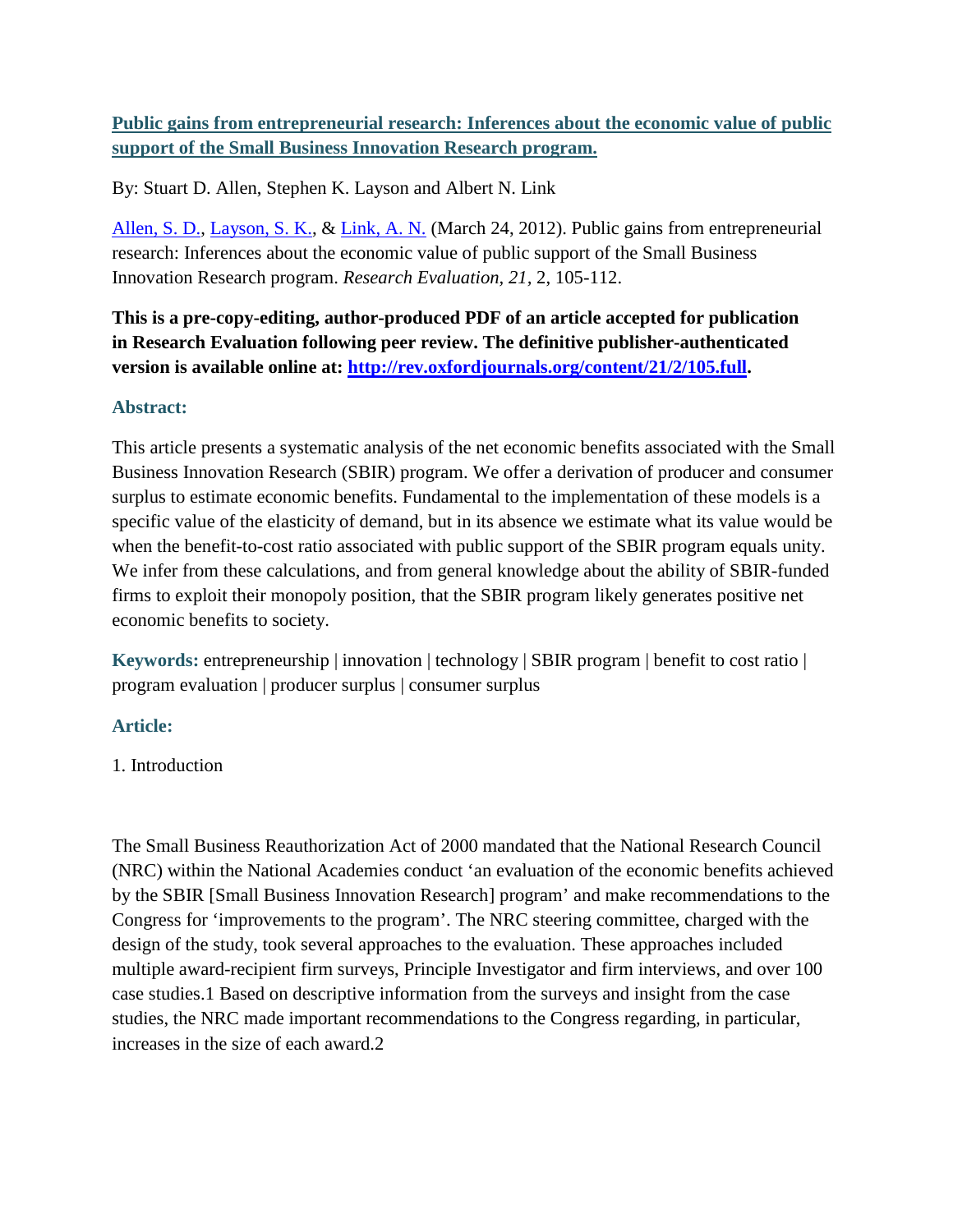Although the NRC and others used its survey data to provide well detailed descriptions of the program in their reports and testimony to the Congress, their analyses were narrow and did not include any evaluation metrics to quantify the broader-based net economic benefits from such use of public resources.3 Rather, the NRC and others relied primarily on case studies and descriptive statistics from the survey data to illustrate the importance of the program to the award-recipient businesses and then only suggestively to the society as a whole.

This article presents the results of a systematic analysis of the net economic benefits associated with the SBIR program using the data collected by the NRC for the Department of Defense (DoD), the National Institutes of Health (NIH), the National Aeronautics and Space Administration (NASA), the Department of Energy (DOE), and the National Science Foundation (NSF).4

The remainder of this article is outlined as follows. In Section 2 we provide institutional background on the SBIR program. In Section 3 we describe the NRC's data collection effort and the resulting database that is used herein. In Section 4 we offer a derivation of producer and consumer surplus to estimate economic benefits; estimation of producer and consumer surplus from these models is based on an elasticity of demand value for the technology-based products resulting from the SBIR-funded research. Absent specific information about the elasticity of demand, we calculate in Section 5 what its value would be when the benefit-to-cost ratio associated with public support of the SBIR program equals unity. And, we infer from these calculations, and from general knowledge about the ability of SBIR-funded firms to exploit their monopoly position, that the SBIR program generates net positive economic benefits to society. Section 6 concludes the article with a summary statement.

2. Background on the SBIR program

The SBIR program is a public/private partnership that provides grants to fund private-sector R&D projects. It aims to help fulfill the government's mission to enhance private-sector R&D and to complement the results of federal research.5

A prototype of the SBIR program began at NSF in 1977 (Tibbetts 1999), and because of the success of that program, the Congress passed the Small Business Innovation Development Act of 1982 (Public Law 97-219; hereafter, the 1982 Act). It required at that time all government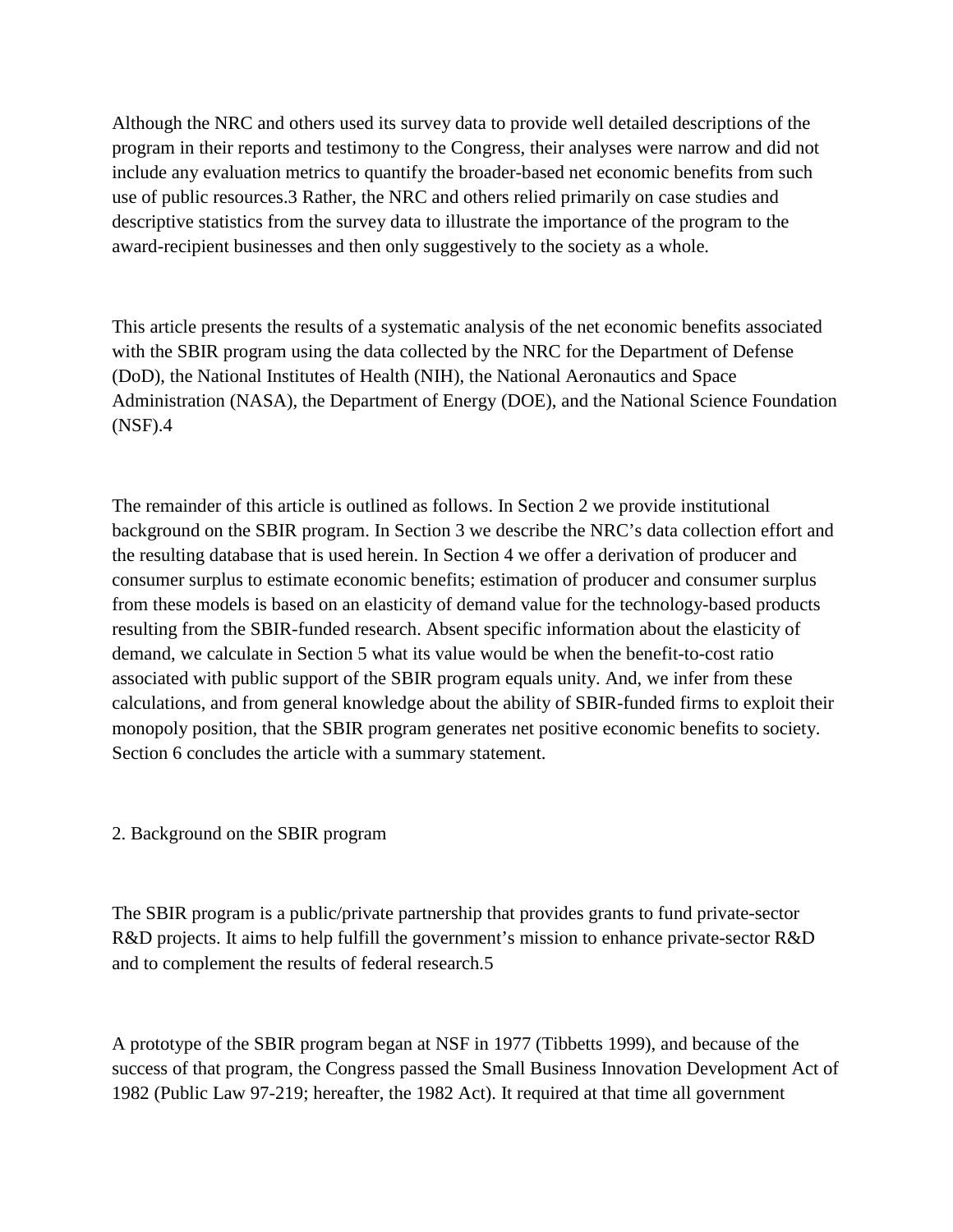departments and agencies with external research programs of >\$100 million to establish their own SBIR program and to set aside funds equal to 0.20% of their external research budget. In 1983, that set aside totaled to \$45 million.

Specifically, the 1982 Act stated that the objectives of the program are to: stimulate technological innovation, use small business to meet federal research and development needs, foster and encourage participation by minority and disadvantaged persons in technological innovation, and increase private sector commercialization of innovations derived from federal research and development.6

As part of the 1982 Act, awards were structured and defined by three phases (National Research Council 2004). Phase I awards were small, generally <\$50,000 for a 6-month award period, and they were to assist businesses assess the feasibility of an idea's scientific and commercial potential in response to the funding agency's objectives. Phase II awards, capped at \$500,000, and generally lasting 2 years, were to support the business develop further its proposed research that was to lead to a commercializable product, process, or service. Post-Phase II research occurs in what is called Phase III. No SBIR funds are awarded during Phase III; it defines the period during which third-party financing (e.g. from venture capitalists) is obtained to move the Phase II developed technology into the marketplace.

As stated in the 1982 Act, to be eligible for an SBIR award, the small business must be: independently owned and operated; other than the dominant firm in the field in which they are proposing to carry out SBIR projects; organized and operated for profit; the employer of  $\leq 500$ employees, including employees of subsidiaries and affiliates; the primary source of employment for the project's principal investigator at the time of award and during the period when the research is conducted; and at least 51% owned by US citizens or lawfully admitted permanent resident aliens.

In 1986, the 1982 Act was extended through 1992 (Public Law 99-443). In 1992 the SBIR program was reauthorized until 2000 through the Small Business Research and Development Enactment Act (Public Law 102-564). Under the 1982 Act, the set aside had increased to 1.25%; the 1992 reauthorization raised that amount over time to 2.50% and re-emphasized the commercialization intent of SBIR-funded technologies. The reauthorization also increased Phase I awards to \$100,000 and Phase II awards to \$750,000, although it has not been uncommon for awards to exceed the \$750,000 threshold. The 1992 reauthorization broadened the 1982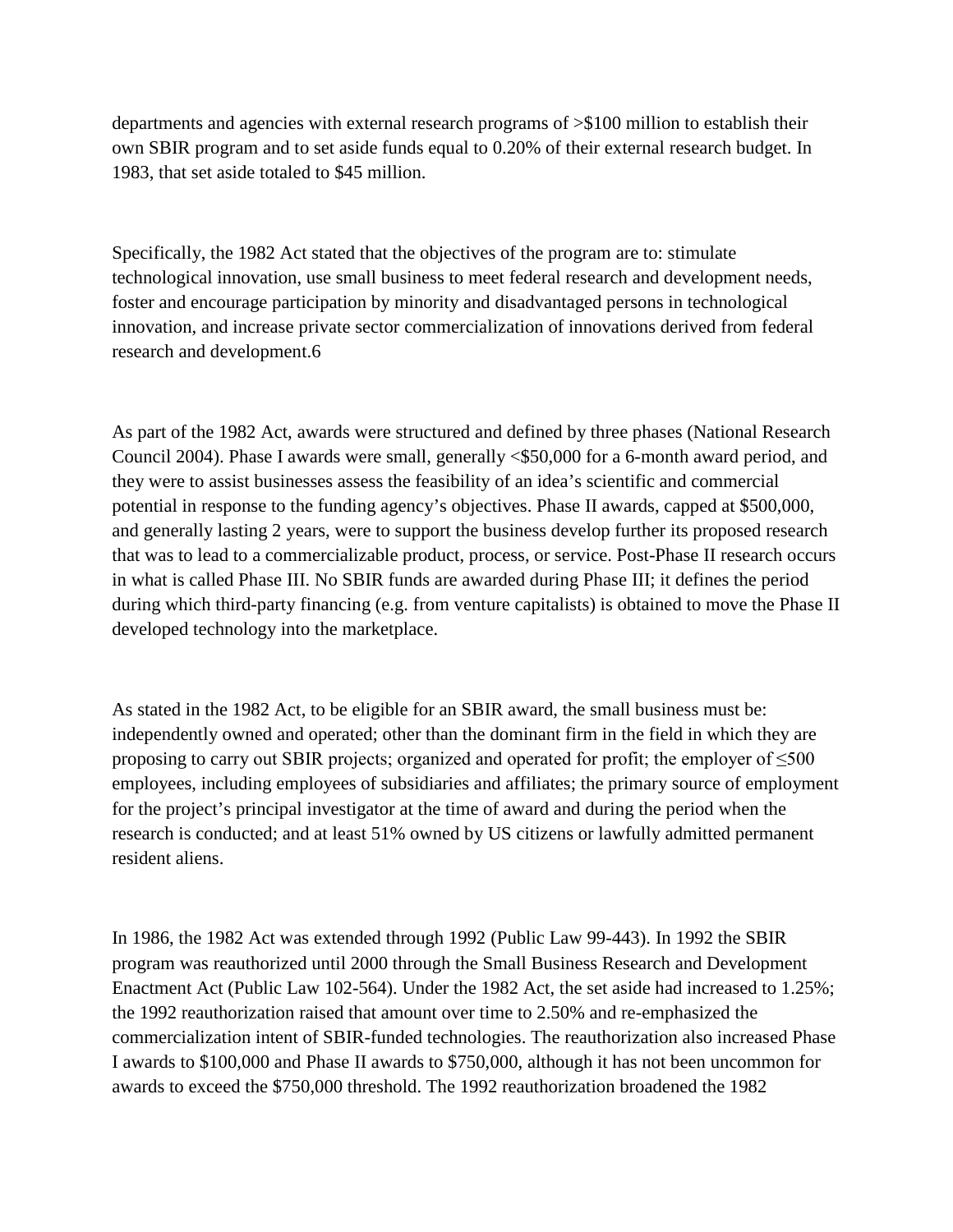objectives to focus on women: 'to provide for enhanced outreach efforts to increase the participation of … small businesses that are 51 percent owned and controlled by women'.

The Small Business Reauthorization Act of 2000 (Public Law 106-554) extended the SBIR program until 30 September 2008 and kept the 2.50% set aside. It retained the 2.50% set aside but did not increase the amounts of Phase I and Phase II awards.

The Congress did not reauthorize the SBIR program by the legislated date of 30 September 2008, even given the NRC's report to Congress on the program's accomplishments and its recommendation to do so. Rather, the Congress has continually extended the program through a series of short-term reauthorizations. On 31 December 2011 the program was reauthorized until 30 September 2017 under the National Defense Reauthorization Act of 2012 (Public Law 112- 81).

Currently 11 agencies participate in the SBIR program: DoD, NIH, NASA, DOE, NSF, the Environmental Protection Agency (EPA), and the Departments of Agriculture (USDA), Commerce (DoC), Education (ED), Transportation (DoT), and most recently, Homeland Security (DHS). In 2005 (the year of the NRC survey from which the data analyzed herein come), DoD maintained the largest program, awarding about 51% of total dollars and funding of about 57% of the total awards in that year. Five agencies—DoD, NIH, NASA, DOE, and NSF—account for nearly 97% of the program's expenditures, with NIH being the second most important, accounting for 30% of total dollars and 19% of awards in 2005 (Table 1).

### **Table 1 is omitted from this formatted document.**

Not only is their variability in funding levels across agencies, as shown in Table 1, but also there are cross-agency differences in programmatic goals. The primary goal of DoD's SBIR program is to provide technologies that can be used as part of our nation's defense system, which is the mission of DoD. In contrast, NIH's primary mission for its SBIR program is the development of fundamental knowledge and its application for improving health. Pioneering the future of space exploration, scientific discovery, and aeronautical research is the mission of NASA and its SBIR program. The DOE's SBIR program supports technical knowledge related to the agency's program areas. Finally, NSF's SBIR program promotes science and the commercialization of science.7

#### 3. The NRC database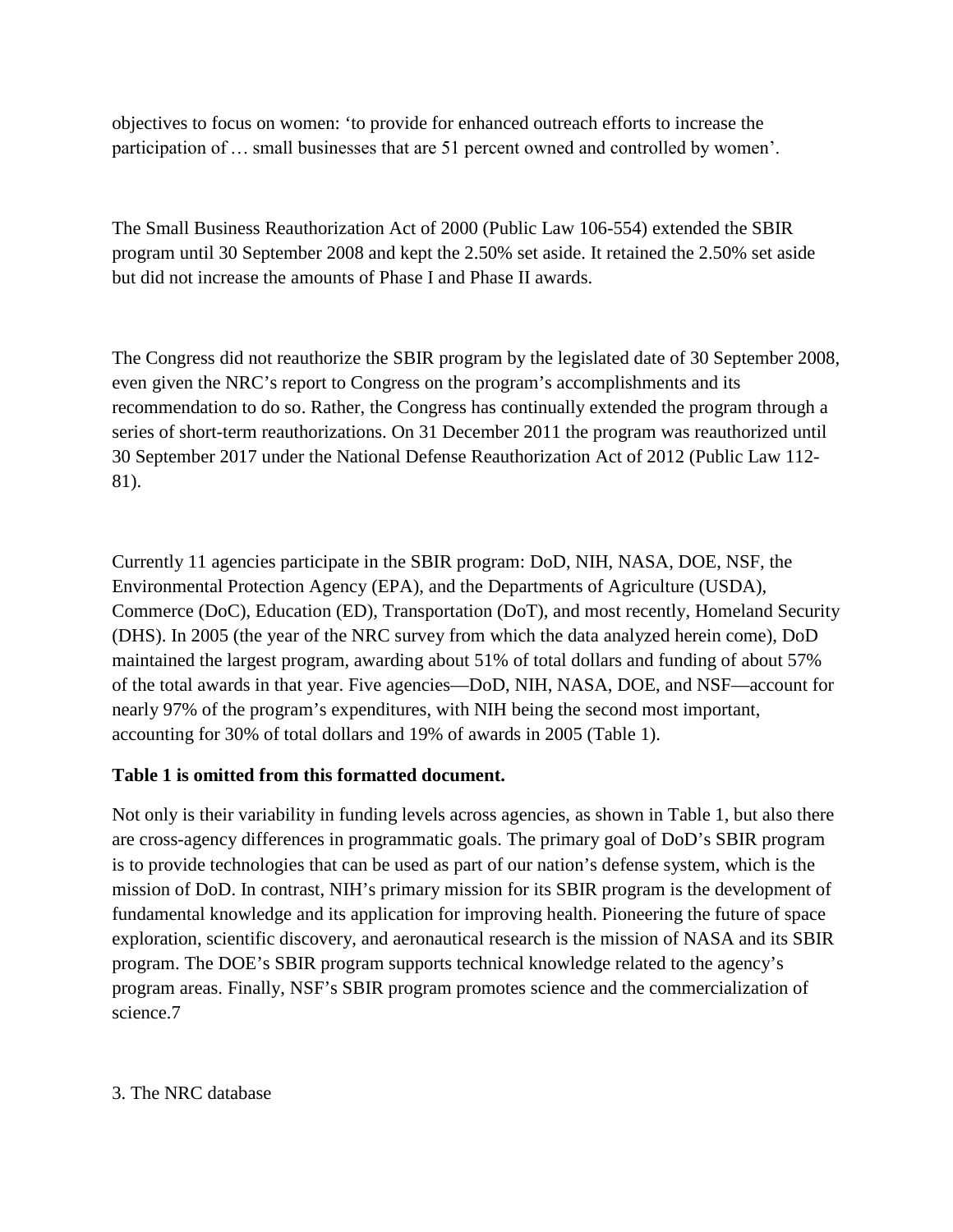The NRC conducted an extensive and balanced survey in 2005 based on a population of 11,214 projects completed from Phase II awards made between 1992 and 2001 by five agencies: DoD, NIH, NASA, DOE, and NSF. It was assumed as part of the NRC's sampling methodology that Phase II awards made in 2001 would be completed by 2005.

The five agencies surveyed accounted for nearly 97% of the program's expenditures in 2005, as shown in Table 1. Table 2 shows the distribution of the population of 11,214 projects by the funding agency, and the percentage of each agency's Phase II projects that was surveyed. The total number of projects surveyed from the 11,214 population of projects was 6,408. The number and percentage of respondents from these 6,408 surveyed projects is shown in Table 3. The total number of responding projects was 1,916, and the average response rate across all five agencies was about 30%.8

#### **Table 2.**

|             | <b>Agency   Completed Phase II projects   Percentage</b> |        |
|-------------|----------------------------------------------------------|--------|
| DoD         | 5,650                                                    | 50.38  |
| <b>NIH</b>  | 2,497                                                    | 22.27  |
| <b>NASA</b> | 1,488                                                    | 13.27  |
| <b>NSF</b>  | 771                                                      | 6.88   |
| <b>DOE</b>  | 808                                                      | 7.21   |
| Total       | 11,214                                                   | 100.00 |

Population of SBIR Phase II projects 1992–2001 by agency

### **Table 3.**

Descriptive statistics on the National Research Council survey of Phase II awards by agency

|     | Agency   Phase II sample size   Respondents   Response rate (%)   Random sample |     |     |
|-----|---------------------------------------------------------------------------------|-----|-----|
| DoD | 3.055                                                                           | 920 | 891 |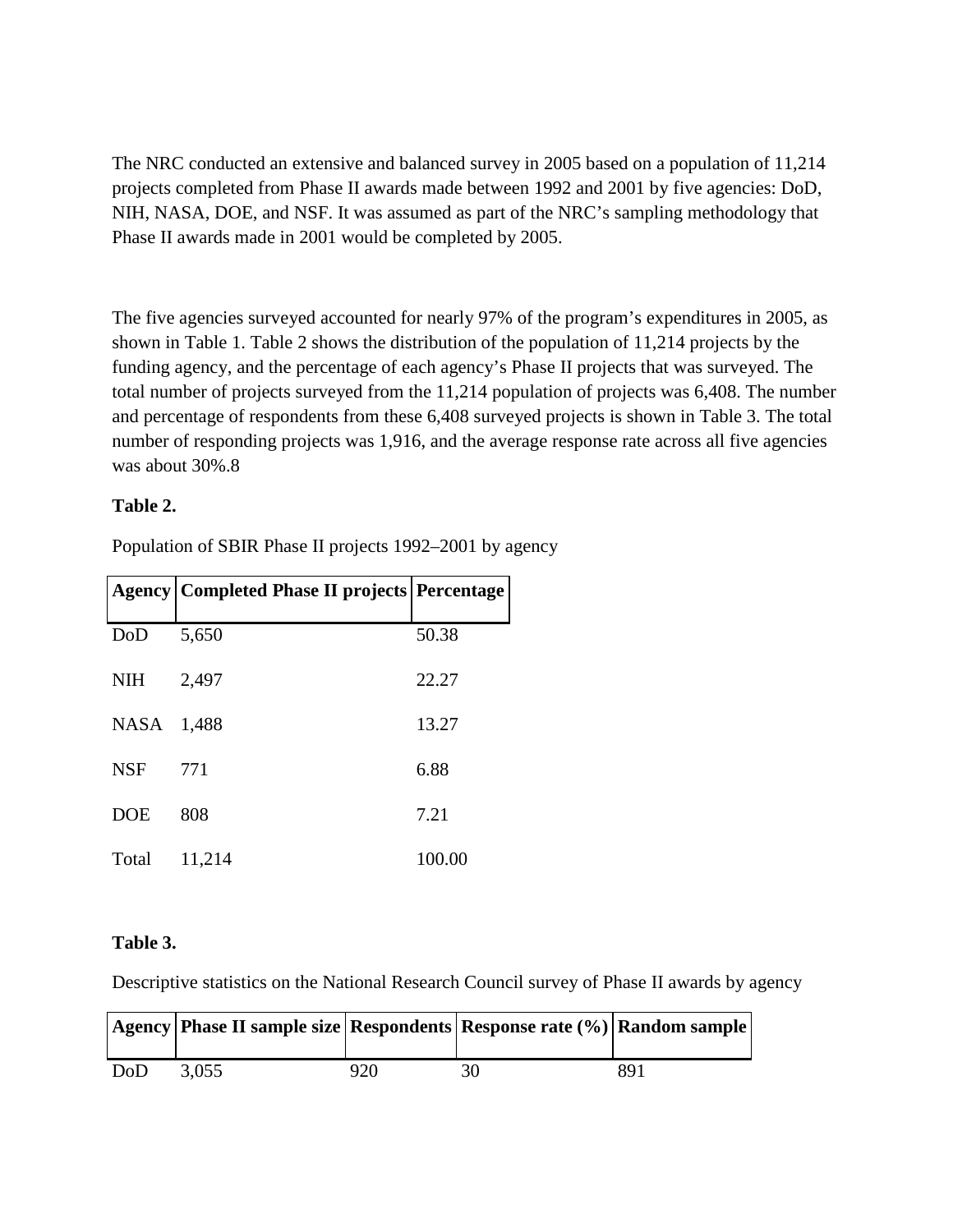|            | Agency Phase II sample size Respondents Response rate (%) Random sample |       |    |       |
|------------|-------------------------------------------------------------------------|-------|----|-------|
| <b>NIH</b> | 1,678                                                                   | 496   | 30 | 495   |
| NASA 779   |                                                                         | 181   | 23 | 177   |
| <b>NSF</b> | 457                                                                     | 162   | 35 | 161   |
| <b>DOE</b> | 439                                                                     | 157   | 36 | 154   |
| Total      | 6,408                                                                   | 1,916 |    | 1,878 |

Also shown in Table 3 is the total number of projects in the final random sample of completed Phase II projects by the agency. The NRC surveyed a number of non-randomly selected projects because they were projects that had realized significant commercialization and the NRC wanted to be able to describe to the Congress such success stories. The non-randomly selected projects are not considered herein.

Responses to project survey questions are used in the evaluation analysis below.9 The first survey question asked for the amount of Phase II funding awarded to support the project. The second survey question asked for total sales and licensing revenues to date (i.e. in 2005) from the Phase II technology. Table 4 provides descriptive statistics on these variables.10 Also shown in the table are the award amounts in the current and \$2005.

### **Table 4 is omitted from this formatted document.**

The amount of the Phase II award measures the public sector's investment into the private sector's generation of new technology, and thus it is the project cost in the benefit–cost analysis of the program. In the following section we present a framework for translating sales and licensing revenues into the value of producer and consumer surplus, the economics-based concepts related to the social benefits associated with Phase II funding considered herein.

# 4. Derivation of producer and consumer surplus

Griliches (1958) and Mansfield et al. (1977) are heralded as pioneering the so-called traditional approach to the evaluation of publicly funded research.11 In their model, costs are measured in terms of public allocations in support of private research and benefits are measured in terms of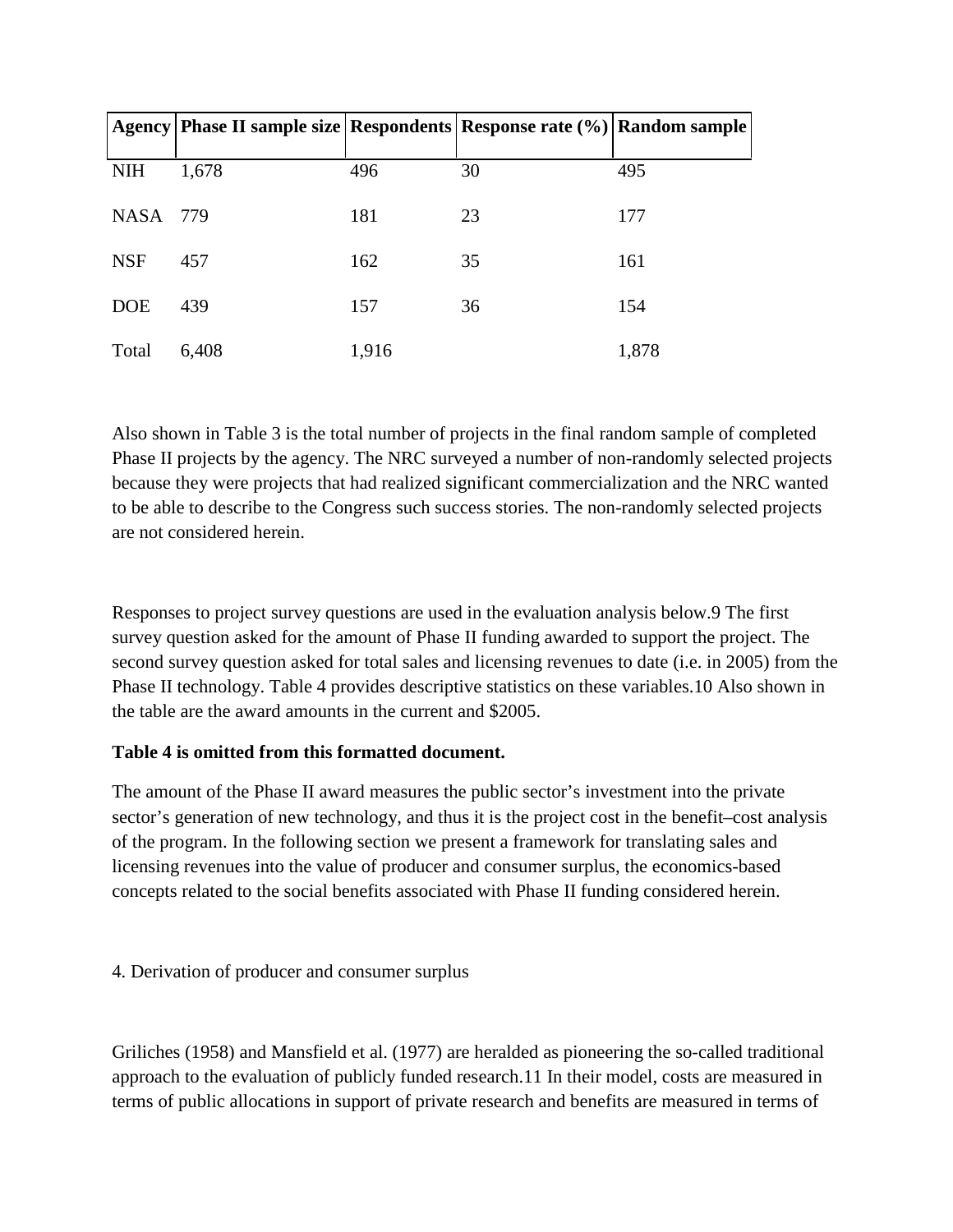the economic surplus that results through time. For existing businesses that receive publicly funded research support and that face a downward sloping demand curve, the resulting innovation lowers the marginal and average cost of producing a good sold in a competitive market generating an increase in consumer surplus.12

In contrast to the traditional model used by Griliches (1958) and Mansfield et al. (1977) which assumes that the firms receiving public funding sell their products in competitive markets, we assume that the firms receiving SBIR awards have temporary monopoly power. Figure 1 shows a monopolist, with constant marginal and average cost c and facing demand D, that sells its monopoly product or service in amount  $x^*$  at price  $p^*$ . In Fig. 1 the area defined by the triangle ABP\* represents consumer surplus. Producer surplus is represented by the rectangle P\*BEF.





Graphical description of consumer surplus and producer surplus.

The entrepreneurial businesses that receive Phase II SBIR awards are being funded to research a new technology and eventually either bring it to market or license it to others. Our model of producer and consumer surplus accounts for these two possibilities.

A business that brings a new technology to market enjoys monopoly power for some period of time. Assume constant long-run marginal and average cost equal to c. Profit,  $\pi$ , or producer surplus, PS, is: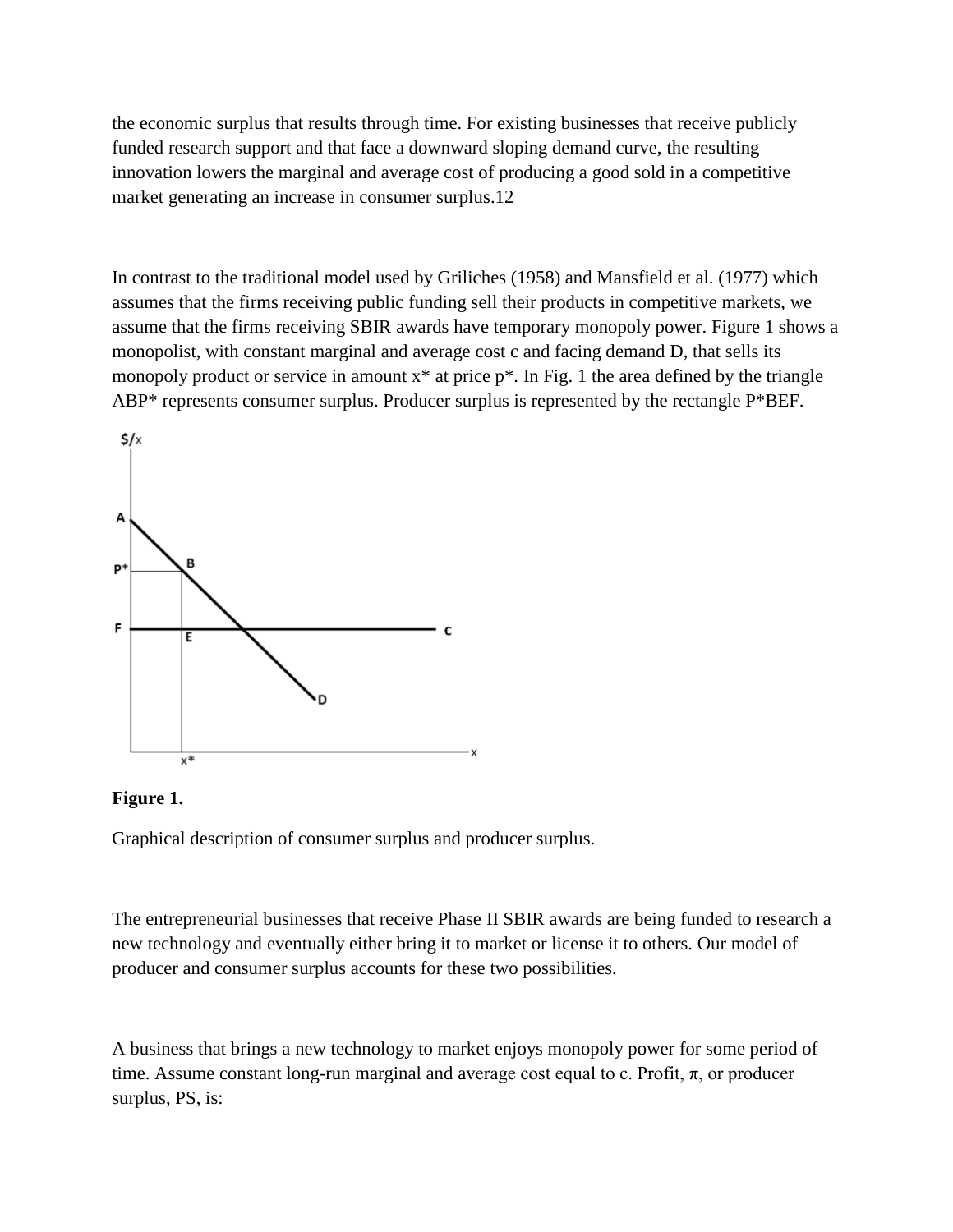$$
PS = (p - c)x = \frac{(p - c)px}{p}
$$

where *p* represents price and *x* represents output quantity.

The profit-maximizing monopolist will price its output where the profit margin  $\frac{(p*-c)}{p*} = \frac{1}{\epsilon}$  for  $\epsilon$ being the price elasticity of demand.<sup>13</sup> Thus Equation (1) simplifies to:

$$
CS = \frac{1}{2}(a - p)x
$$

For profit maximization, set marginal revenue (MR) equal to marginal cost (c):

$$
MR = a - 2bx = c
$$

Solving Equation (4) for profit maximizing price and output quantity yields  $x^* = \frac{a-c}{2b}$  and  $p^* = \frac{a+c}{2}$ . Substituting these results into Equation (3) yields  $CS = \frac{1}{2}\pi$ Given Equation (2), it follows that:

$$
CS = \frac{1}{2\varepsilon} p^* x^*
$$

To illustrate Equation (5), if the price elasticity of demand is 2, then CS is 25% of sales.16,17

For the case of a business that licenses its technology to others or is sold outright, producer surplus equals licensing sales or the selling price of the business [see Equation (1) for  $c = 0$ ] and consumer surplus equals zero because no product is being marketed.

5. Calculated value of the elasticity of demand when benefit-to-cost ratio equals unity

The calculation of economic benefits in terms of producer and consumer surplus requires a complete sales and licensing history of each business beginning at the time that it received the Phase II award. That information is not known; all that is known from the NRC database is the sales and licensing history of each business from the time that it received its research award to 2005 (the year of the NRC survey).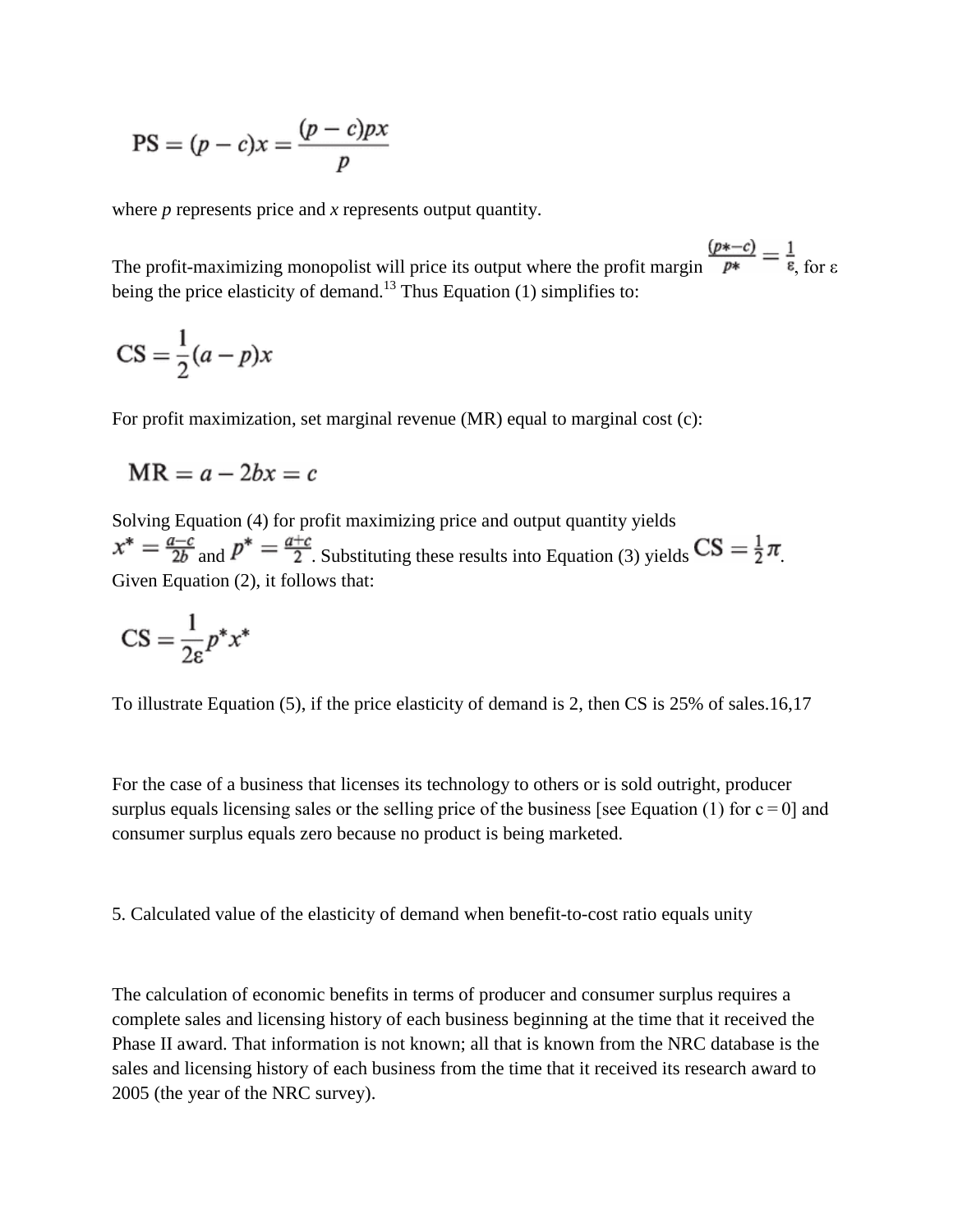Using sales and licensing revenue as of 2005 to approximate producer and consumer surplus clearly understates the economic value of benefits. Some businesses will have generated \$0 in sales and licensing revenues from the funded project by 2005, but might begin to generate sales and licensing revenues in the future. Similarly, those businesses that have generated such revenue might continue to do so beyond 2005. And, no information is available on the producer or consumer surplus generated by those companies that purchase a funded-business's technology or that license it.18

The social costs associated with producer and consumer surplus from the funded Phase II research projects have at least three components, two of which represent public support to those businesses that received Phase II awards and the third represents the business's own resources devoted to the Phase II project. The first component is the amount of the Phase II award. The second component is the amount of the Phase I award that each business that received Phase II funding was previously awarded. The third component is the amount of own R&D that the business devoted, as complementary resources, to the funded Phase II project.

The amount of the Phase II award is reported in the NRC database; each award amount was referenced to 2005 using the GDP Implicit Price Deflator (2005 = 100).19 The NRC database does not contain information about the amount of the Phase I award that each business received; however, each business did receive a Phase I award.20 The maximum amount for a Phase I award, over the time period covered by the NRC data, is \$100,000.21 Finally, no information is available on the amount of own R&D that the business allocated to the Phase II research project or to marketing, successfully or unsuccessfully, the resulting technology. However, the fiveagency case studies conducted by the NRC to complement the construction of its database (National Research Council 2008), as well as earlier case studies associated with DoD's SBIR program, suggest that this amount is minimal, and more likely zero (Link 2000; Link and Scott 2000; Scott 2000).

We iterate over alternative values of the elasticity of demand to determine that value for which the benefit-to-cost ratio equals unity. Benefits are measured in terms of producer and consumer surplus as defined by Equations (2) and (5), respectively. 22 Recall, too, that producer surplus equals licensing sales or the selling price of the business for such businesses, and consumer surplus equals zero for such businesses because no product is being marketed. Costs are measured as the sum of the Phase I and Phase II award to each project regardless if the project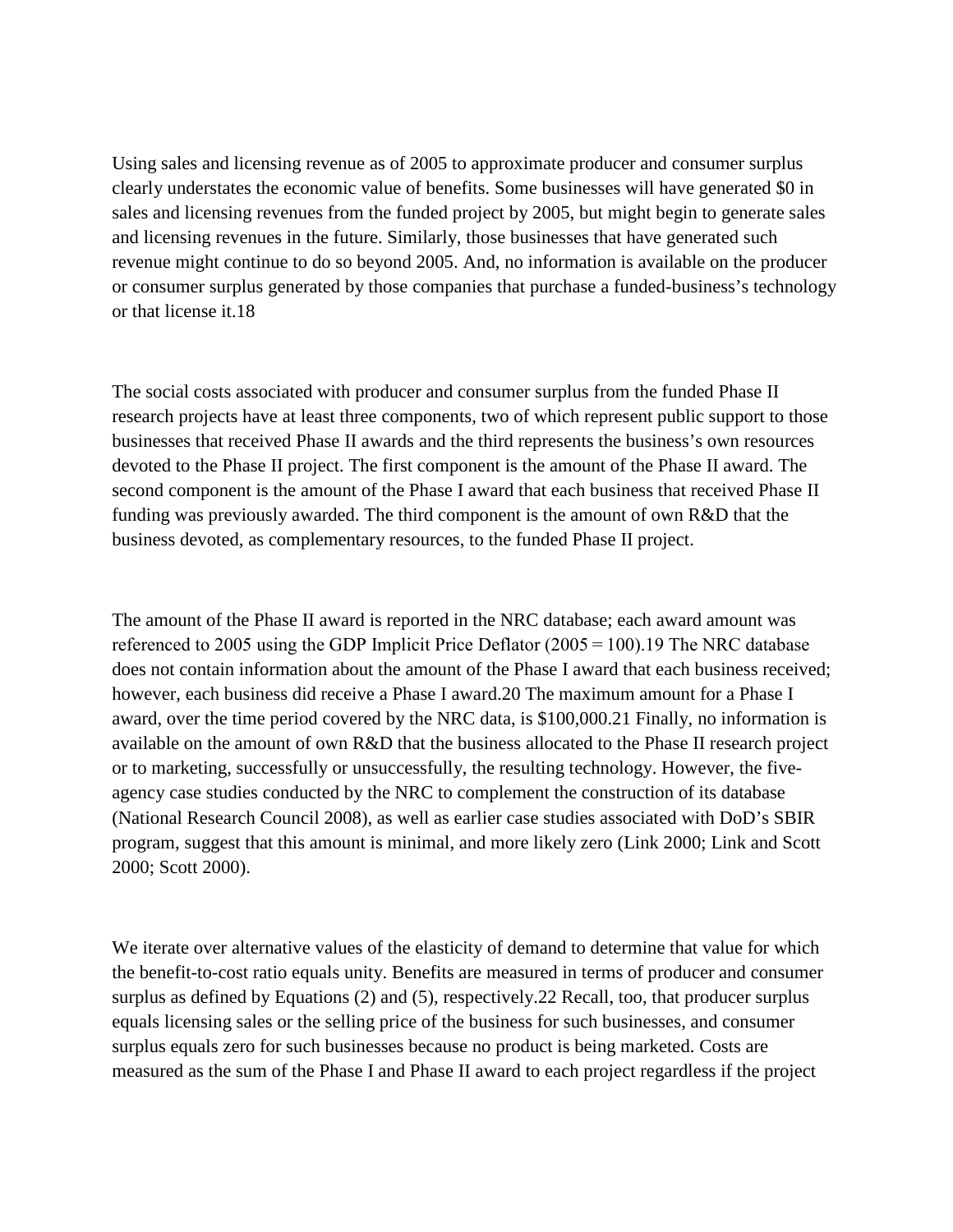has any measurable producer or consumer surplus. Phase I awards are valued at \$100,000 for each project, and Phase II awards are valued as the amount of the award (\$2005).

To illustrate, as shown in Table 4, 383 of 891 DoD-funded projects reported sales and licensing information on the NRC survey. It is assumed that the other 508 projects had zero sales or licensing revenues, but all 891 projects were considered in the calculation below. In other words, as shown in Table 5, for an elasticity of demand value of 3.151, the benefit-to-cost ratio averaged over 891 projects equals unity. That calculation is based on 891 projects, 508 of which have a benefit-to-cost ratio of zero and 383 of which have a benefit-to-cost ratio equal to  $((PS + CS)/(\$100,000 + \$Phase II award)).$ 

## **Table 5.**

Calculated values of the elasticity of demand when the benefit-to-cost ratios for Phase II SBIR awards equals unity by agency

|                | $\text{Agency} \mid n \mid \text{Calculated elasticity}$ |
|----------------|----------------------------------------------------------|
| DoD            | 891 3.151                                                |
| NIH $495 > 50$ |                                                          |
| NASA 177 1.290 |                                                          |
| <b>NSF</b>     | 161 > 50                                                 |
| DOE 154 1.518  |                                                          |

Regarding the values reported in Table 5,23 if the actual elasticity of demand for the new technology-based products sold and licensed by DoD-funded businesses is less elastic than 3.151, then the calculated benefit-to-cost ratio will be greater than unity. Unfortunately, we have no independent estimates of the elasticity of demand for new technology-based products sold by a monopolist. Certainly, the businesses selling or licensing such products will enjoy monopoly power for some period of time, and then it will dwindle as others slowly enter the market.24 But, the time frame for the data analyzed in this study is relatively short (1992–2001), thus it might not be unreasonable to conclude that the actual elasticity of demand for DoD-funded projects' products is closer to 1.00 than to 3.151.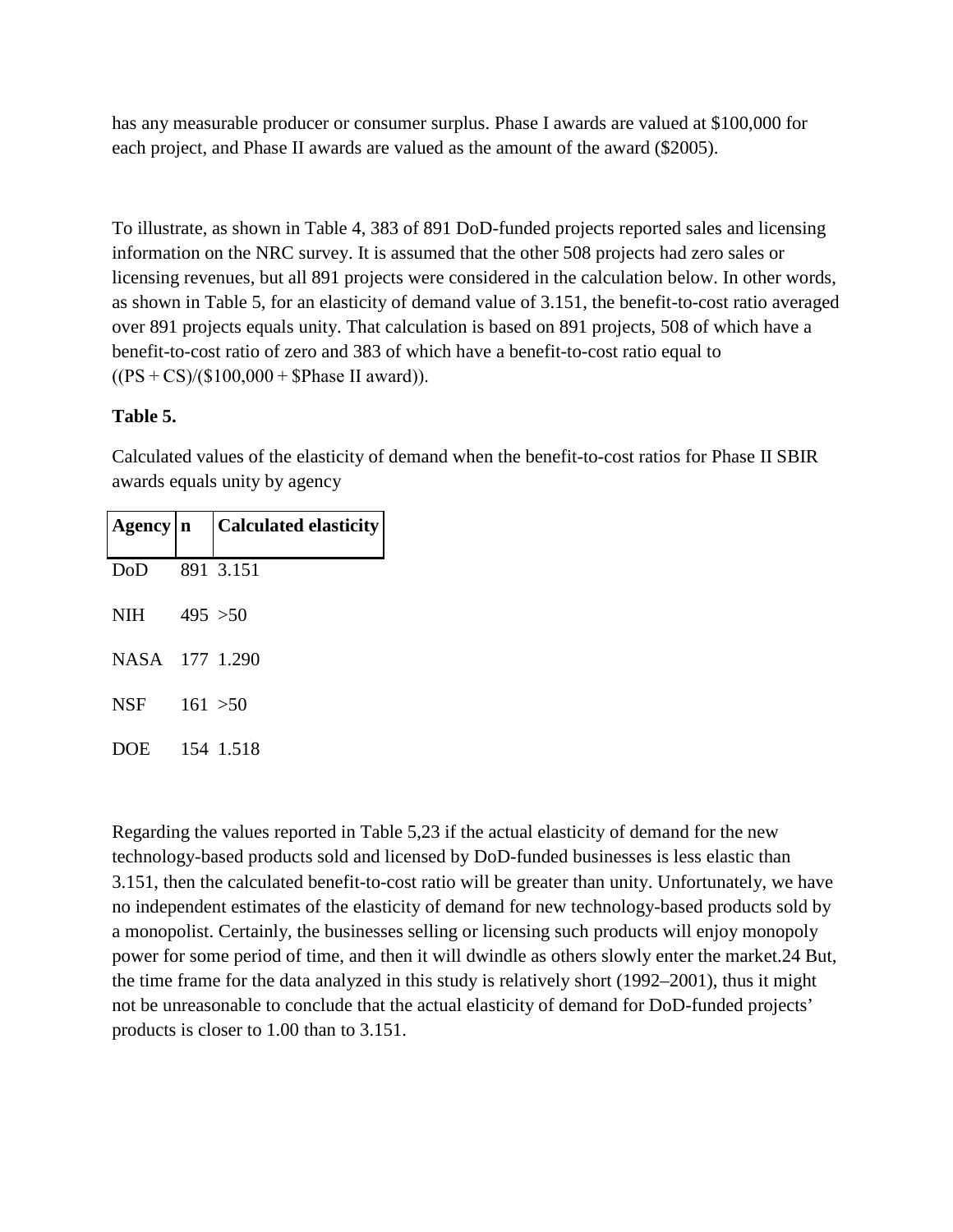For NASA and DOE, a similar story holds. If the actual elasticity of demand for the new technology-based products sold and licensed by the respective funded businesses is less elastic than 1.290 and 1.518, respectively, then the calculated benefit-to-cost ratios will exceed unity.

NIH and NSF are interesting cases. As shown in Table 4, licensing revenues from NIH-funded projects are, on average, equal to sales revenues; and, licensing revenues from NSF-funded projects are, on average, ∼3.5 times as great as sales revenue. Thus, the calculation of producer and consumer surplus for these projects are less sensitive—far less sensitive in the case of NSF project— to alternative values of the elasticity of demand. It is not unreasonable to conclude, based on elasticity of demand values that exceed 50, that the benefit-to-cost ratio for both NIHand NSF-funded projects exceeds unity.

6. Concluding statement

The National Research Council (2008) points out:

Comparisons between SBIR programs … must be regarded with considerable caution. … [D]iffering agency missions have shaped the agency SBIR programs, focusing them on different objectives and on different mechanisms and approaches. Agencies whose mission is to develop technologies for internal agency use via procurement notably the Department of Defense (DoD) and the National Aeronautics and Space Administration (NASA)—have a quite different orientation from agencies that do not procure technology and are instead focused on developing technologies for use outside the agency.

Thus, caution should be exercised if making a judgment about the net economic value of one agency's SBIR program with another.

Although one cannot say with certainty that on average the net economic value of the SBIR program is positive, the evidence presented here is suggestive of that fact.

To generalize about the method adopted in this study of the SBIR program in the five largest participating agencies, it is directly applicable to an evaluation of other publicly funded programs. While in the case of SBIR an evaluation was mandated by the Congress, there is a broader mandate in place. The 103rd Congress stated in the Government Performance and Results Act (GPRA) of 1993 (Public Law 103-62) that federal agencies should be accountable for program results. More recently, it was stated in a memorandum from the then Director of the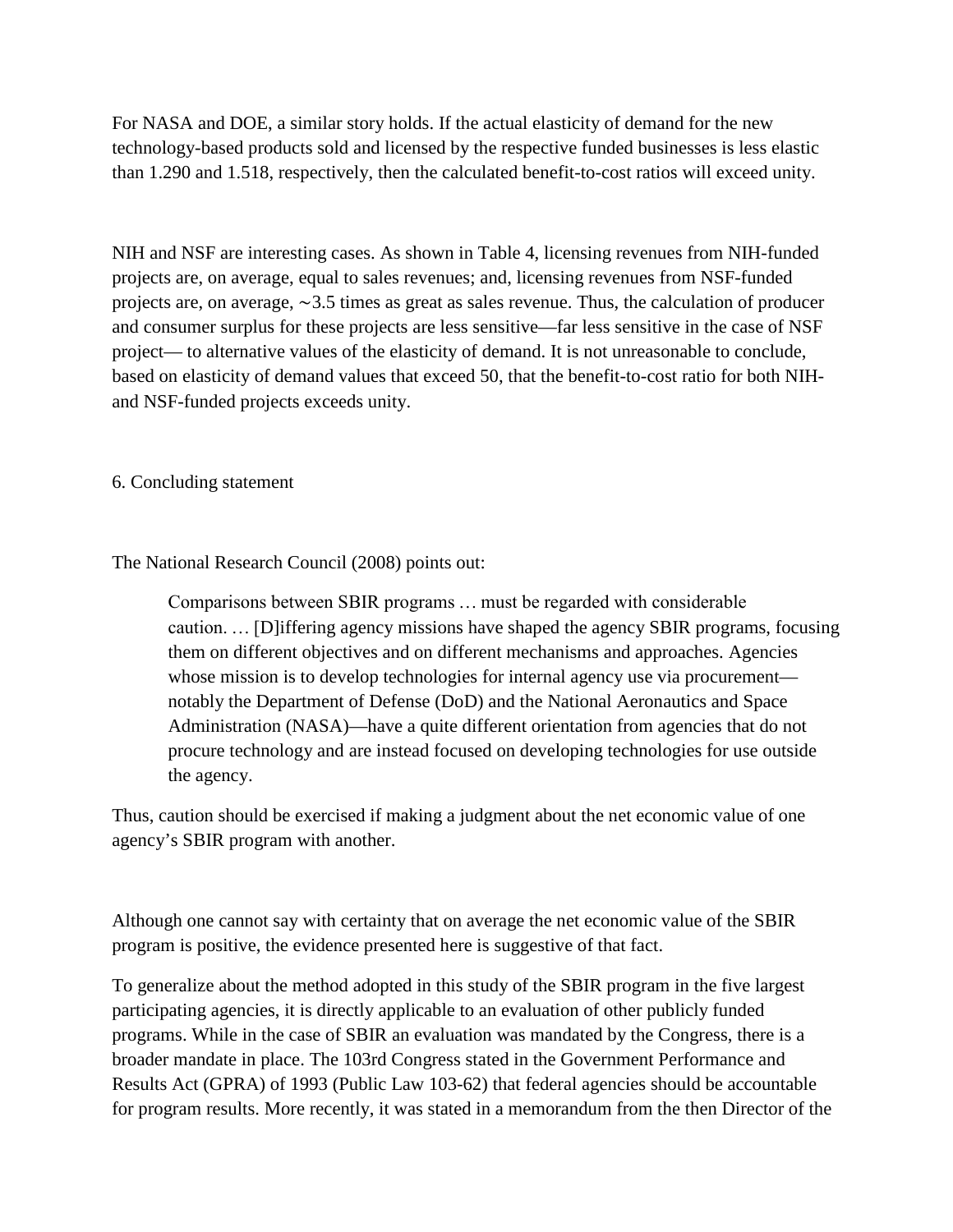Office of Management and Budget (OMB) Peter Orszag that 'rigorous independent program evaluation can be a key resource in determining whether government program are achieving their intended outcomes'. Some agencies, such as DOE and the National Institute of Standards and Technology (NIST) have taken bold steps in that direction. Perhaps the readily implemented method in this article will become a methodological foundation for other agencies to do the same.25

## **Footnotes**

1. See National Research Council (2008) for an overview of these studies, and see the accompanying agency reports for additional details.

2. See Bearse and Link (2010) for an initial analysis of the economic implications associated with increasing the amount of each award.

3. See the testimonies of Audretsch (2011), Link (2011), Siegel (2011), and Wessner (2011).

4. We thank Dr Charles Wessner of the NRC for making these data available to us for this study.

5. For a discussion and a model of the economic role of the SBIR program, see Link and Link (2009) and Link and Scott (2009, 2010, 2012a).

6. For an analysis of the probability that a SBIR project's technology is commercialized, see Link and Ruhm (2009) and Link and Scott (2009, 2010).

7. A more detailed description of SBIR program goals is in National Research Council (2008) and Link and Scott (2012a).

8. Others, for example, Link and Ruhm (2009) and Link and Scott (2009, 2010, 2012a), have estimated sophisticated econometric models to test for selection bias and they have accepted the null hypothesis of no bias. This conclusion was also reached independently using descriptive analysis by the NRC (National Research Council 2008).

9. The NRC database contains project information. In only a few instances in the data considered did a given business receive two SBIR project awards and those projects were in distinctively different technology areas. Thus, below we refer to the project data describing business behavior because our model of economic surpluses relates to business behavior.

10. Typical descriptive statistics are shown in Table 4. For additional descriptive statistics, see National Research Council (2008) and Link and Scott (2012a).

11. The Griliches/Mansfield approach follows from Schultz's (1953) agriculture illustration. For a review of applications of the use of producer and consumer surplus to evaluation see, for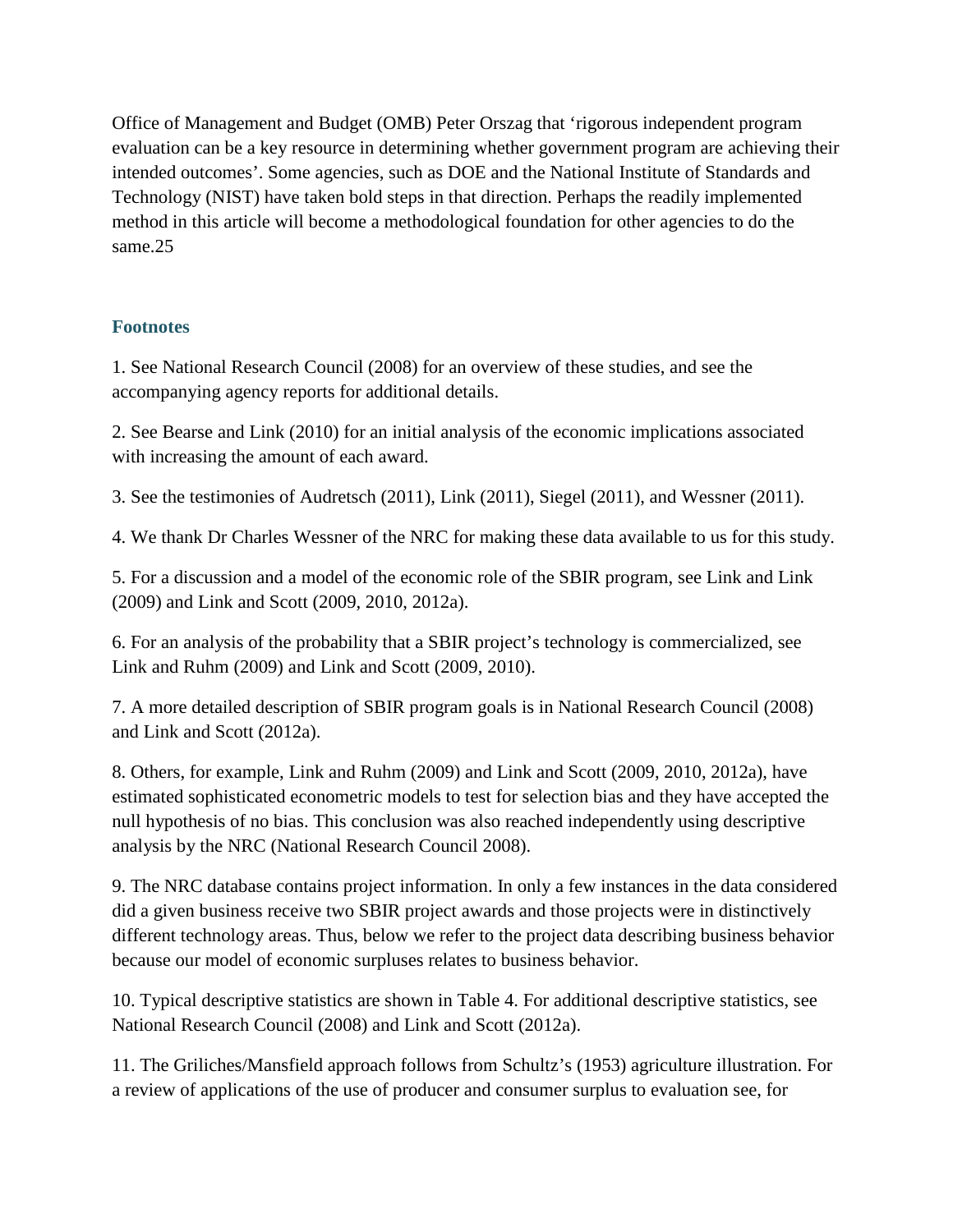example, Bengston (1985), Georghiou and Roessner (2000), Feller and Nelson (1999), Banzhaf (2009), and David et al. (2009). See Link and Scott (2005) for an application of estimating the producer and consumer surplus from survey data. See also the papers in Link and Scott (2011b).

12. See Link and Scott (2011a) for a critique of the Griliches/Mansfield approach.

13. See Tirole (1988).

14. A unitary price elasticity of demand is not reasonable in this case; it assumes that marginal cost equals 0.

15. These results hold without any assumption about the shape of the demand curve. Unfortunately, we do not have exact measures from the NRC database or from the case studies conducted by the NRC on the price elasticity of demand. And, there are no comparable studies from which an approximation can be gleaned.

16. If demand is convex, consumer surplus will be >25% of sales; if demand is concave, consumer surplus will <25% of sales.

17. We do not consider the case that this measure of consumer surplus is not a measure of new consumer surplus because it is a cannibalization of previous existing surplus (Scherer 1979). Our reasoning is that the funded projects are often the small, entrepreneurial company's first effort in researching the subsequently commercialized technology.

18. In addition, the technologies emanating from the funded projects might be complementary to other products produced by the business or by those companies that purchase/license the technology. To the extent that this is the case, the SBIR-funded research will have leveraged gains in producer and consumer surplus from existing products about which we have no information.

19. It may be reasonable to expect that respondents to the NRC survey reported cumulative sales in nominal rather than in \$2005. If so, this referencing of costs to 2005 understates the true benefit-to-cost ratios calculated below.

20. Of those businesses that successfully complete a Phase I project, a percentage, which varied by year and by agency, is invited to apply for a Phase II award.

21. It is not uncommon in the policy evaluation literature to treat such pre-award costs as sunk costs. See, for example, Gallaher et al. (2012) and Link and Scott (2011a, 2012b).

22. To the extent that a respondent had projects with positive sales but did not choose to report it on the NRC survey, our final ratios are biased downward.

23. As noted above, Link and Scott (2009, 2010, 2012a) have shown that, in general, selection bias is not present when analyzing the probability that a funded project commercializes its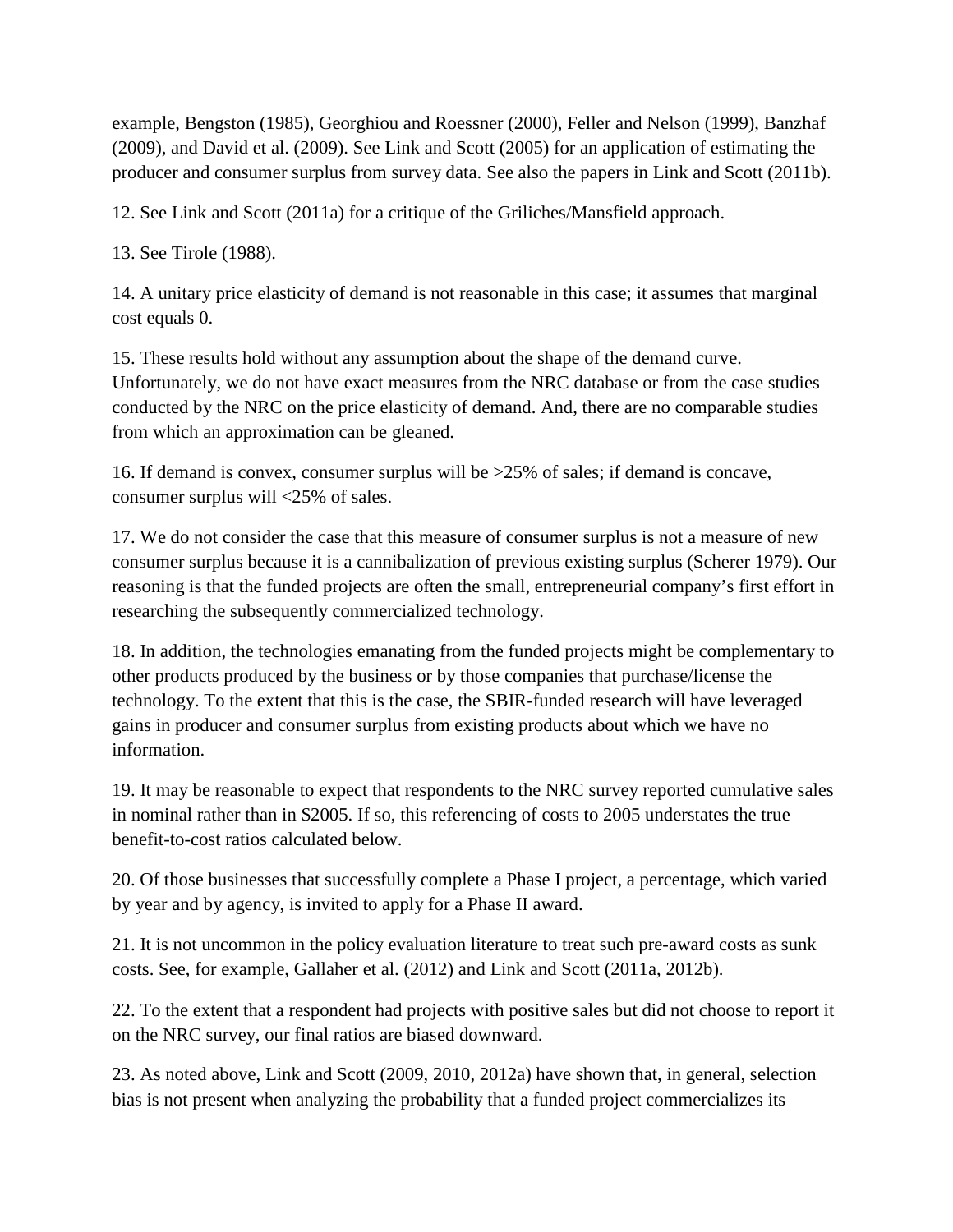technology. Because commercialization is related to sales and licensing revenues, we view these calculations as being unbiased.

24. Anecdotally, Reynolds International Pen Corporation sold its first ballpoint pens in 1945 for between \$12.00 and \$20.00; its per-pen production cost was 80 cents. By 1948, its market share fell to close to zero as competitors entered the market (Whiteside 1951).

25. See Ruegg and Jordan (2011) and Link and Scott (2012b).

## **References**

Audretsch D B. 'Testimony Before the House of Representatives Committee on Small Business'. 2011. <http://smbiz.house.gov/UploadedFiles/David\_Audretsch\_SBIR\_Testimony.pdf> accessed 14 March 2012.

Banzhaf H S. 'Objective or Multi-Objective? Two Historically Competing Visions for Benefit-Cost Analysis'. Land Economics 2009;85:3-23.

Bearse P M, Link A N. 'Economic Implications of Raising the Threshold Funding Limits on SBIR Awards'. Science and Public Policy 2010;37:731-5.

Bengston D N. 'Economic Evaluation of Agricultural Research: An Assessment'. Evaluation Review 1985;9:243-62.

David P A, Mowery D, Steinmueller W E. 'Analysing the Economic Payoffs from Basic Research'. Economics of Innovation and New Technology 2009;2:73-90.

Feller I, Nelson J P. 'The Microeconomics of Manufacturing Modernization Programs'. Research Policy 1999;28:807-18.

Gallaher M P, Link A N, O'Connor A. Public Investments in Energy Technology. London: Edward Elgar; 2012.

Georghiou L, Roessner D. 'Evaluating Technology Programs: Tools and Methods'. Research Policy 2000;29:657-78.

Griliches Z. 'Research Costs and Social Returns: Hybrid Corn and Related Innovations'. Journal of Political Economy 1958;66:419-31.

Link A N. 'An Assessment of the Small Business Innovation Research Fast Track Program in Southeastern States'. In: Wessner C, editor. The Small Business Innovation Research Program: An Assessment of Fast Track. Washington, DC: National Academy of Sciences; 2000. p. 184- 210.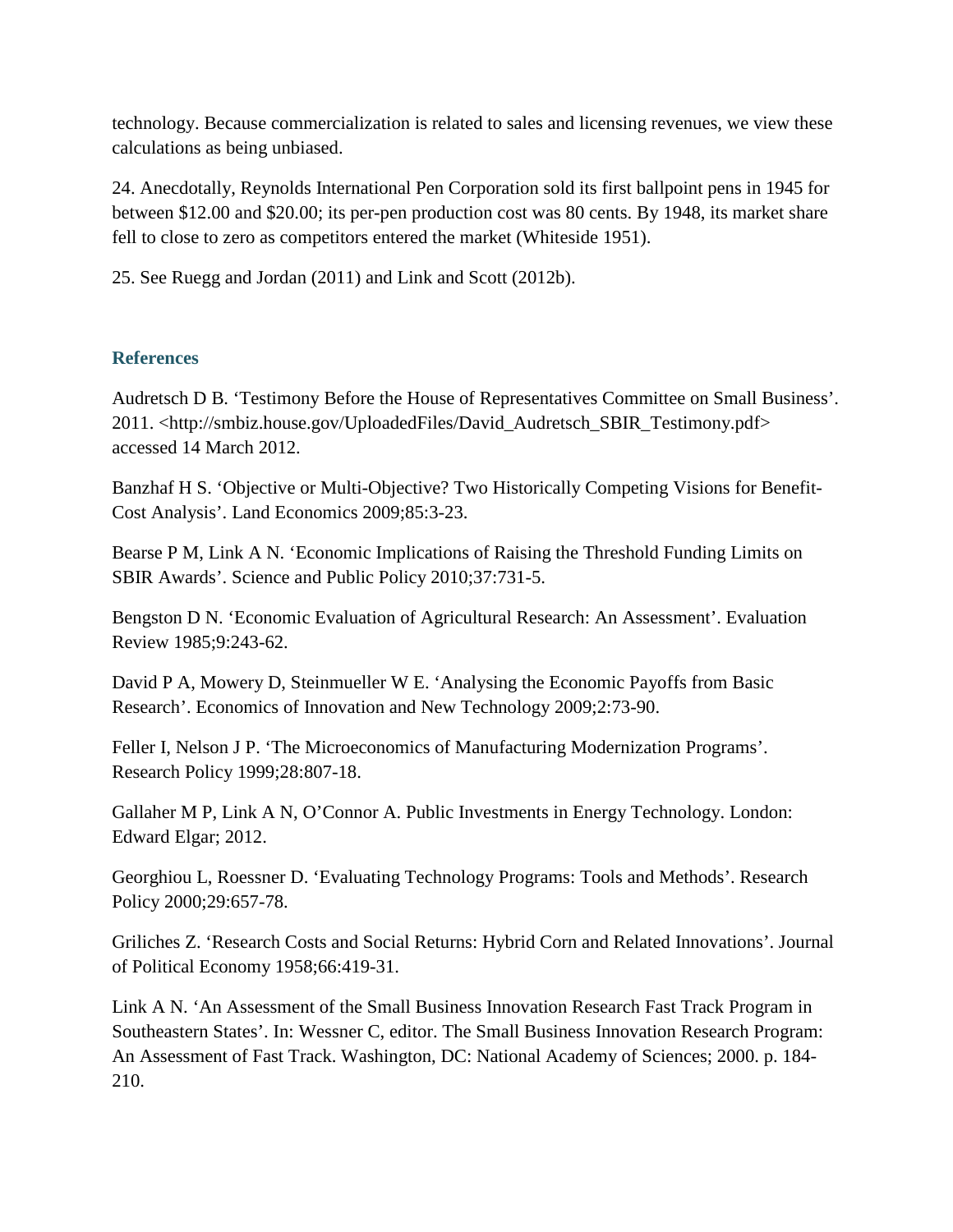Link A N. 'Testimony Before the House of Representatives Committee on Small Business'. 2011. <http://smbiz.house.gov/UploadedFiles/Al\_Link\_SBIR\_Testimony\_for\_4.7.11.pdf> accessed 12 March 2012.

Link A N, Link J R. Government as Entrepreneur. New York: Oxford University Press; 2009.

A N, Ruhm C J. 'Bringing Science to Market: Commercializing from NIH SBIR Awards'. Economics of Innovation and New Technology 2009;18:381-402.

Link A N, Scott J T. 'Estimates of the Social Returns to SBIR-Sponsored Projects'. In: Wessner C, editor. The Small Business Innovation Research Program: An Assessment of Fast Track. Washington, DC: National Academy of Sciences; 2000. p. 275-90.

Link A N, Scott J T. 'Evaluating Public Sector R&D Programs: The Advanced Technology Program's Investment in Wavelength References for Optical Fiber Communications'. Journal of Technology Transfer 2005;30:241-51.

Link A N, Scott J T. 'Private Investor Participation and Commercialization Rates for Government-sponsored Research and Development: Would a Prediction Market Improve the Performance of the SBIR Programme?'. Economica 2009;76:264-81.

Link A N, Scott J T. 'Government as Entrepreneur: Evaluating the Commercialization Success of SBIR Projects'. Research Policy 2010;39:589-601.

Link A N, Scott J T. Public Goods, Public Gains: Calculating the Social Benefits of Public R&D. London: Oxford University Press; 2011a.

Link A N, Scott J T. The Economics of Evaluation in Public Programs. London: Edward Elgar; 2011b.

Link A N, Scott J T. Employment Growth from Public Support of Innovation in Small Firms. Kalamazoo, MI: W.E. Upjohn Institute for Employment Research; 2012a.

Link A N, Scott J T. The Theory and Practice of Public-Sector R&D Economic Impact Analysis. Gaithersburg, MD: the National Institute of Standards and Technology; 2012b.

Mansfield E, et al. 'Social and Private Rates of Return from Industrial Innovations'. Quarterly Journal of Economics 1977;91:221-40.

National Research Council; Wessner C, editor. SBIR: Program Diversity and Assessment Challenges. Washington, DC: National Academy Press; 2004.

National Research Council; Wessner C, editor. An Assessment of the SBIR Program. Washington, DC: National Academies Press; 2008.